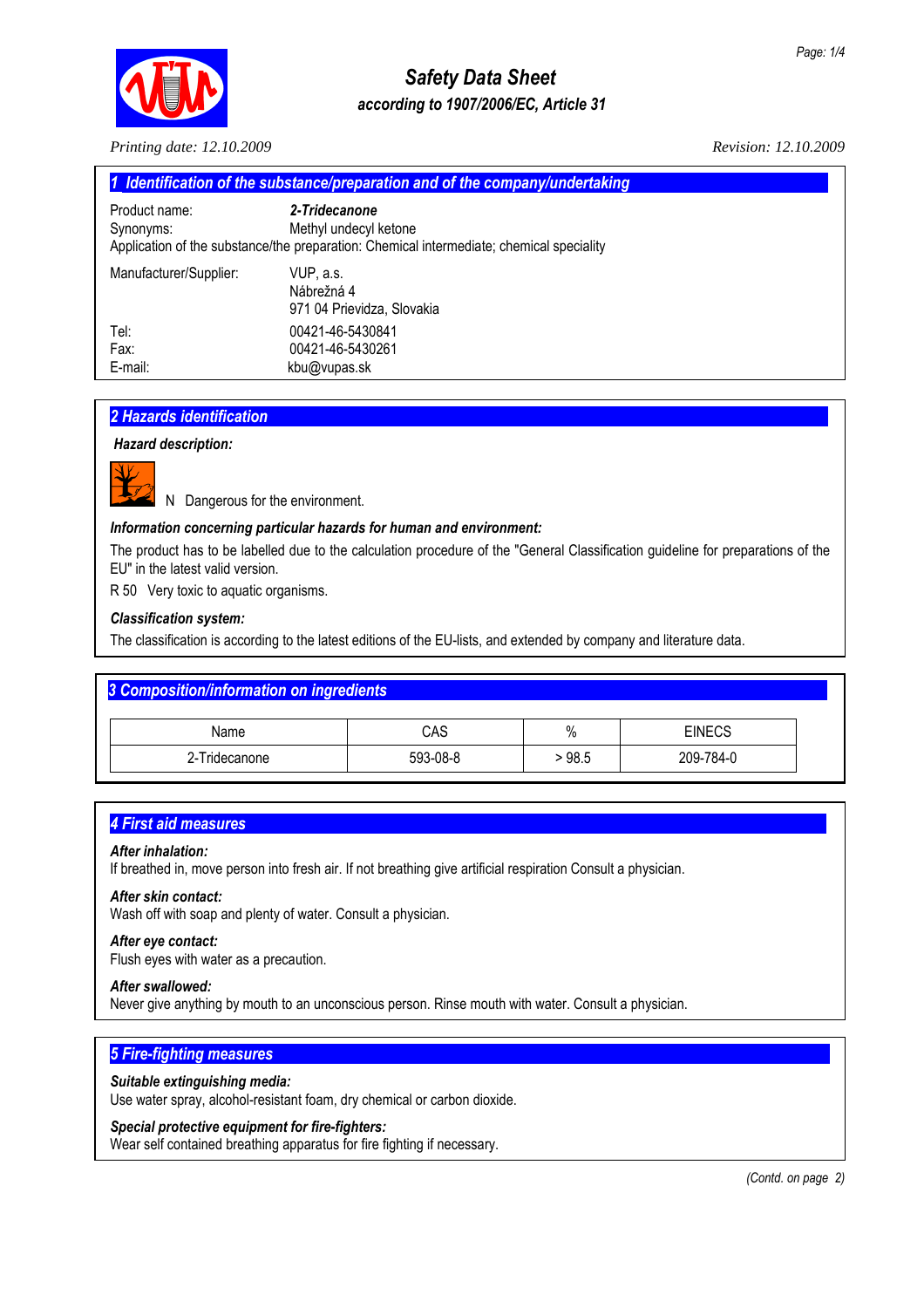## *Safety Data Sheet Page 2/4*

## *according to 1907/2006/EC, Article 31*

## Product name: *2-Tridecanone*

*(Contd. of page 1)* 

## **6 Accidental release measures**

## *Personal precautions:*

Avoid dust formation. Ensure adequate ventilation.

## *Environmental precautions:*

Prevent further leakage or spillage if safe to do so. Do not let product enter drains. Discharge into the environment must be avoided.

## *Methods for cleaning up:*

Pick up and arrange disposal without creating dust. Keep in suitable, closed containers for disposal.

## **7 Handling and storage**

## *Handling:*

Provide appropriate exhaust ventilation at places where dust is formed. Normal measures for preventive fire protection.

## *Storage:*

Store in cool place. Keep container tightly closed in a dry and well-ventilated place.

## **8 Exposure controls/personal protection**

## *Personal protective equipment*

*Skin and body protection:* 

Choose body protection according to the amount and concentration of the dangerous substance at the work place.

## *Respiratory protection:*

Where risk assessment shows air-purifying respirators are appropriate use a dust mask type N95 (US) or type P1 (EN 143) respirator. Use respirators and components tested and approved under appropriate government standards such as NIOSH (US) or CEN (EU).

## *Protection of hands:*

The selected protective gloves have to satisfy the specifications of EU Directive 89/686/EEC and the standard EN 374 derived from it. Handle with gloves.

## *Eye protection:*

Safety glasses.

## *Hygiene measures:*

Handle in accordance with good industrial hygiene and safety practice. Wash hands before breaks and at the end of workday.

## **9 Physical and chemical properties**

| solid                             |
|-----------------------------------|
| light yellow                      |
| 27 - 29 °C                        |
| 95,3 °C/0,2 kPa; 127,9 °C/1,2 kPa |
| 128 °C; Method: closed cup        |
| $0,8134$ g/cm <sup>3</sup>        |
| 4.3                               |
| Not available                     |
| 23,79 mN/m at 40 °C               |
| insoluble                         |
| soluble in ethanol                |
| $C_{13}H_{26}O$                   |
| 198,35 g/mol                      |
|                                   |

*(Contd. on page 3)*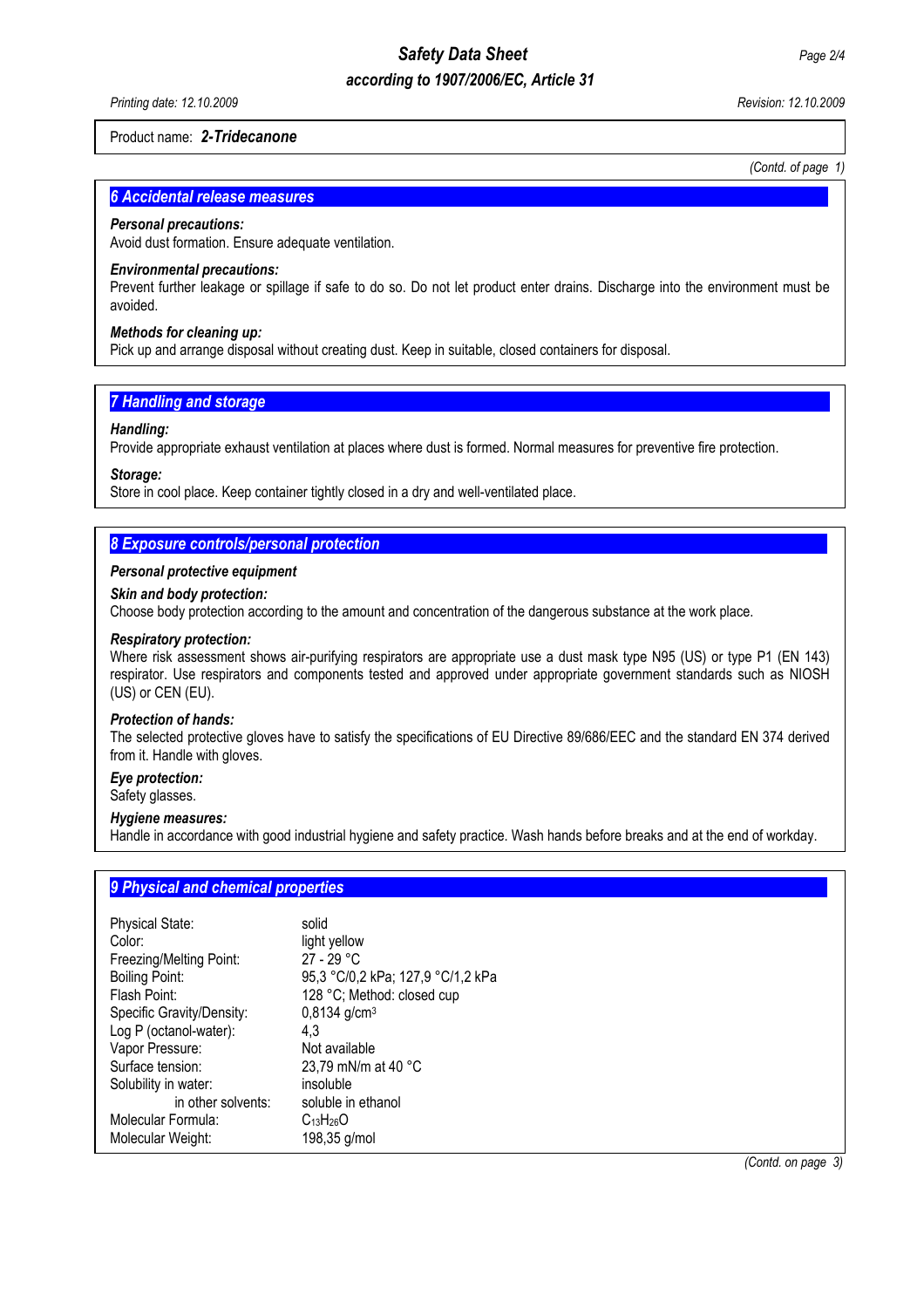# *Safety Data Sheet Page 3/4*

## *according to 1907/2006/EC, Article 31*

*Printing date: 12.10.2009 Revision: 12.10.2009* 

#### Product name: *2-Tridecanone*

 *(Contd. of page 2)*

## **10 Stability and reactivity**

#### *Storage stability:*

Stable under recommended storage conditions.

## *Materials to avoid:*

Strong oxidizing agents.

## *Hazardous decomposition products:*

Hazardous decomposition products formed under fire conditions. - Carbon oxides.

## **11 Toxicological information**

#### *Acute toxicity:* No data available.

*Irritation and corrosion:*  No data available.

*Sensitisation:*  No data available.

#### *Chronic exposure:*

*IARC:* No component of this product present at levels greater than or equal to 0.1% is identified as probable, possible or confirmed human carcinogen by IARC.

#### *Signs and Symptoms of Exposure:*

To the best of our knowledge, the chemical, physical, and toxicological properties have not been thoroughly investigated.

#### *Potential Health Effects*

| Inhalation:       | May be harmful if inhaled. May cause respiratory tract irritation.  |
|-------------------|---------------------------------------------------------------------|
| Ski:              | May be harmful if absorbed through skin. May cause skin irritation. |
| Eves:             | May cause eye irritation.                                           |
| <i>Ingestion:</i> | May be harmful if swallowed.                                        |

## *12 Ecological information............................................................................................................................................*

*Elimination information (persistence and degradability):* No data available.

#### *Ecotoxicity effects:*

Toxicity to fish LC50 - Pimephales promelas (fathead minnow) - 0,36 mg/l - 96 h

#### *Further information on ecology:*

Very toxic to aquatic organisms.

## **13 Disposal considerations...**

#### *Product*

Observe all federal, state, and local environmental regulations. Contact a licensed professional waste disposal service to dispose of this material. Dissolve or mix the material with a combustible solvent and burn in a chemical incinerator equipped with an afterburner and scrubber.

#### *Contaminated packaging:*

Dispose of as unused product.

*Contd. on page 4)*